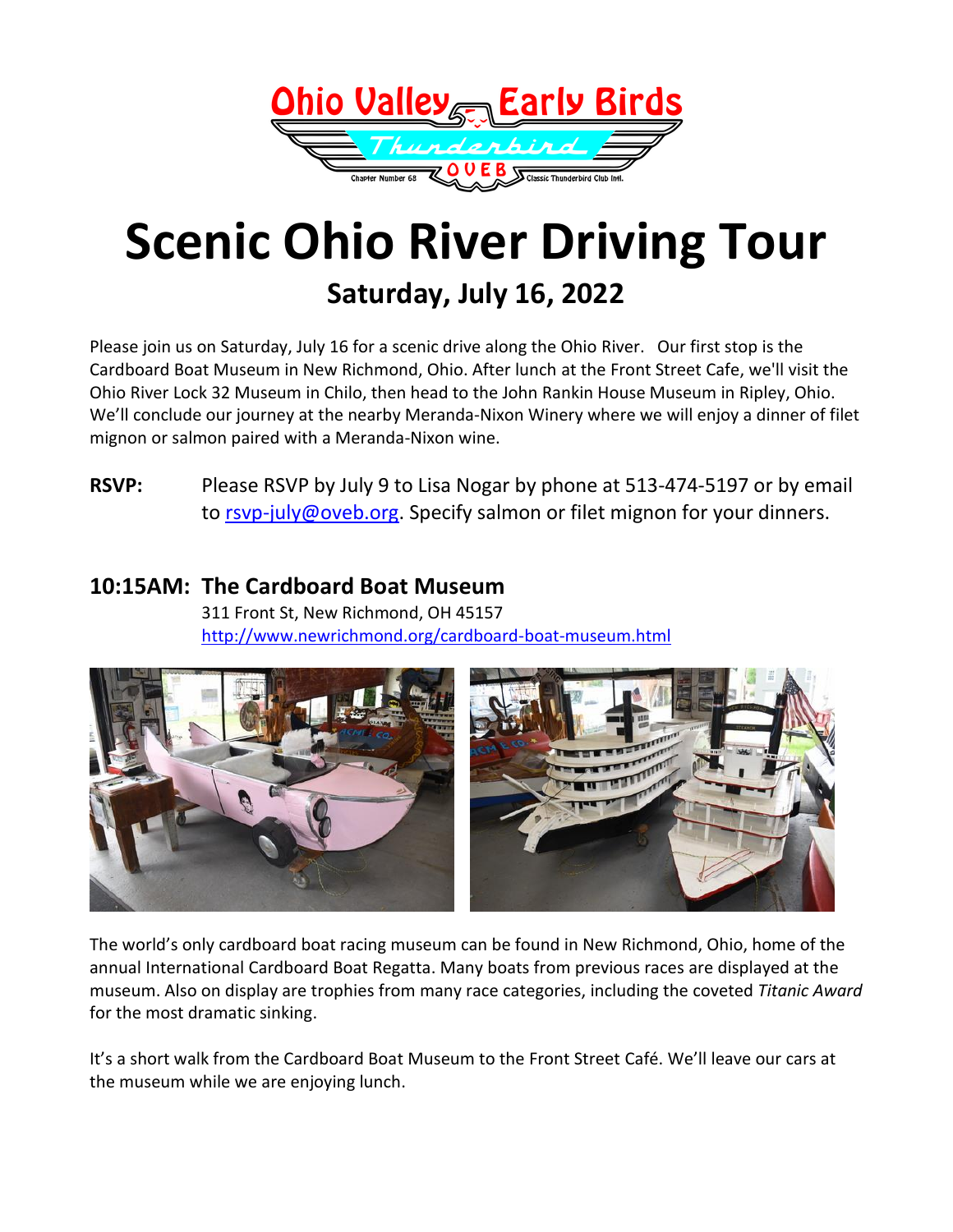## **11:00AM: The Front Street Cafe**

120 Front St, New Richmond, OH 45157 <https://www.frontstcafe.com/>



We'll depart the Front Street Café at 12:30PM and head east on US-52 for the Ohio River Lock #34 Museum in Chilo, Ohio. Our route will take us past the Captain Anthony Meldahl Lock & Dam, which opened in 1964 and replaced the original wicket dam at Lock #34.

#### **1:00PM: Ohio River Lock #34 Museum** 521 County Park Rd, Chilo, OH 45112

<https://clermontparks.org/chilo-lock-34-visitor-center/>



The museum is located in the former powerhouse of a U.S. Army Corps of Engineers lock and dam. Inside are three floors of exhibits and interactive displays focusing on the history of the Ohio River navigation, specifically its locks and dams.

After our brief stop at Lock#34, we'll depart at 1:30PM and head back on US-52 to Ripley, Ohio. It will take about twenty-five minutes to reach the Rankin House Museum for our reserved tour at 2:00PM. The cost for the tour is \$6.00.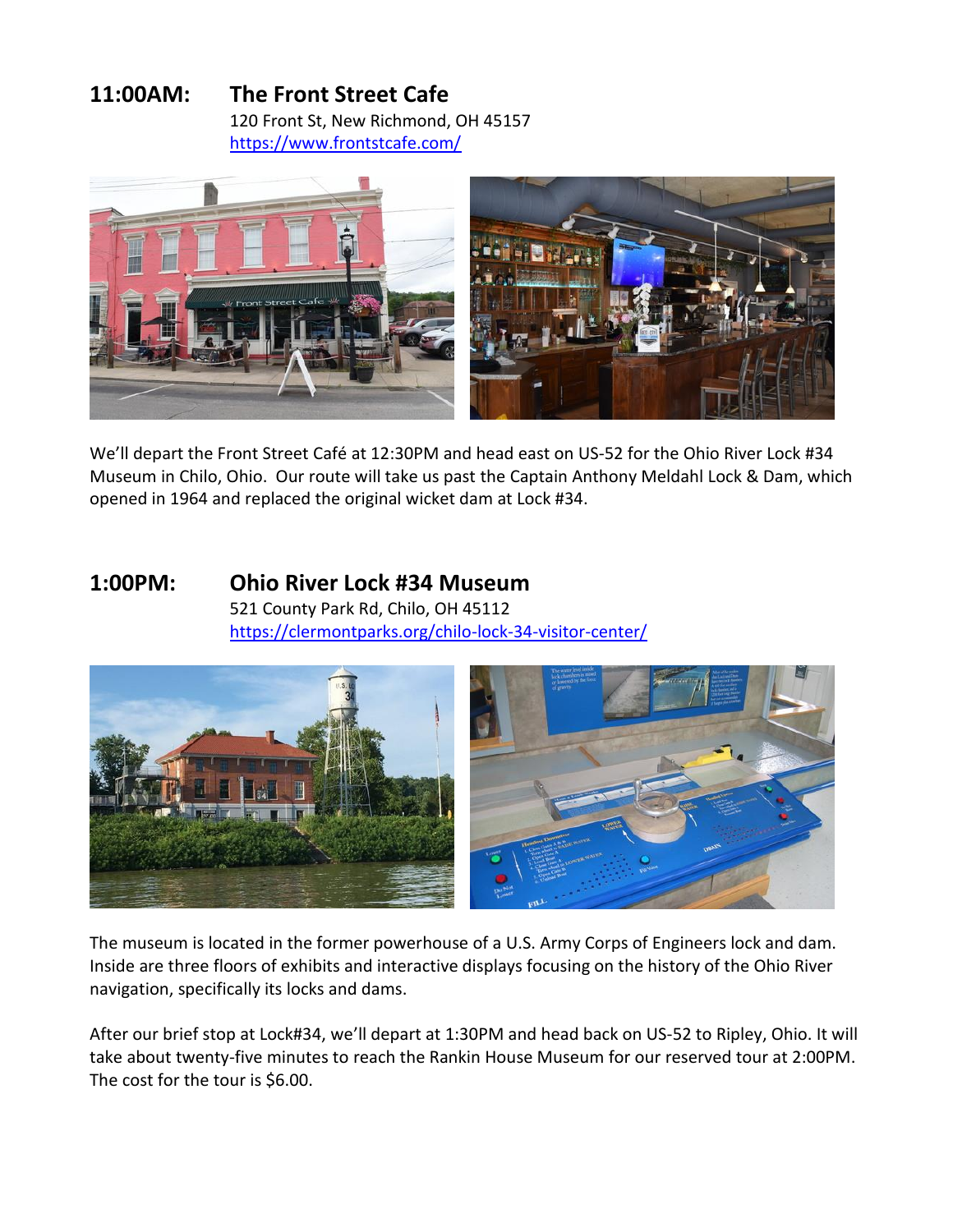## **2:00PM: John Rankin House Museum**

6152 Rankin Hill Rd, Ripley, OH 45167 <https://www.nps.gov/nr/travel/underground/oh3.htm>



Built in 1828, this National Historic Landmark was the home of Presbyterian minister John Rankin who is reputed to have been one of Ohio's first and most active "conductors" on the Underground Railroad. From 1822 to 1865, Rankin, along with his wife and children, assisted hundreds of escaped slaves in their trek to freedom. Overlooking the Ohio River, John Rankin's home (and Ripley, Ohio in general) were considered one of the first stations on this route of the Underground Railroad. It was here that Harriet Beecher Stowe heard the escaping slave's story which became the basis for part of her famous work, Uncle Tom's Cabin.

## **4:00PM: Meranda-Nixon Winery**

6517 Laycock Rd, Ripley, OH 45167 <http://www.meranda-nixonwinery.com/>



Upon graduation from The Ohio State University's College of Agriculture, Seth Meranda returned to his great-grandfather's family farm and grew tobacco and grain crops prior to planting the Meranda Vineyards in 2003. The Meranda-Nixon Winery opened in 2007 in an area of the Ohio Valley that was one of the largest grape-growing regions in the country during the 1800s. Seth Meranda and his wife, Maura, own and operate the winery and vineyard with the help of their four children.